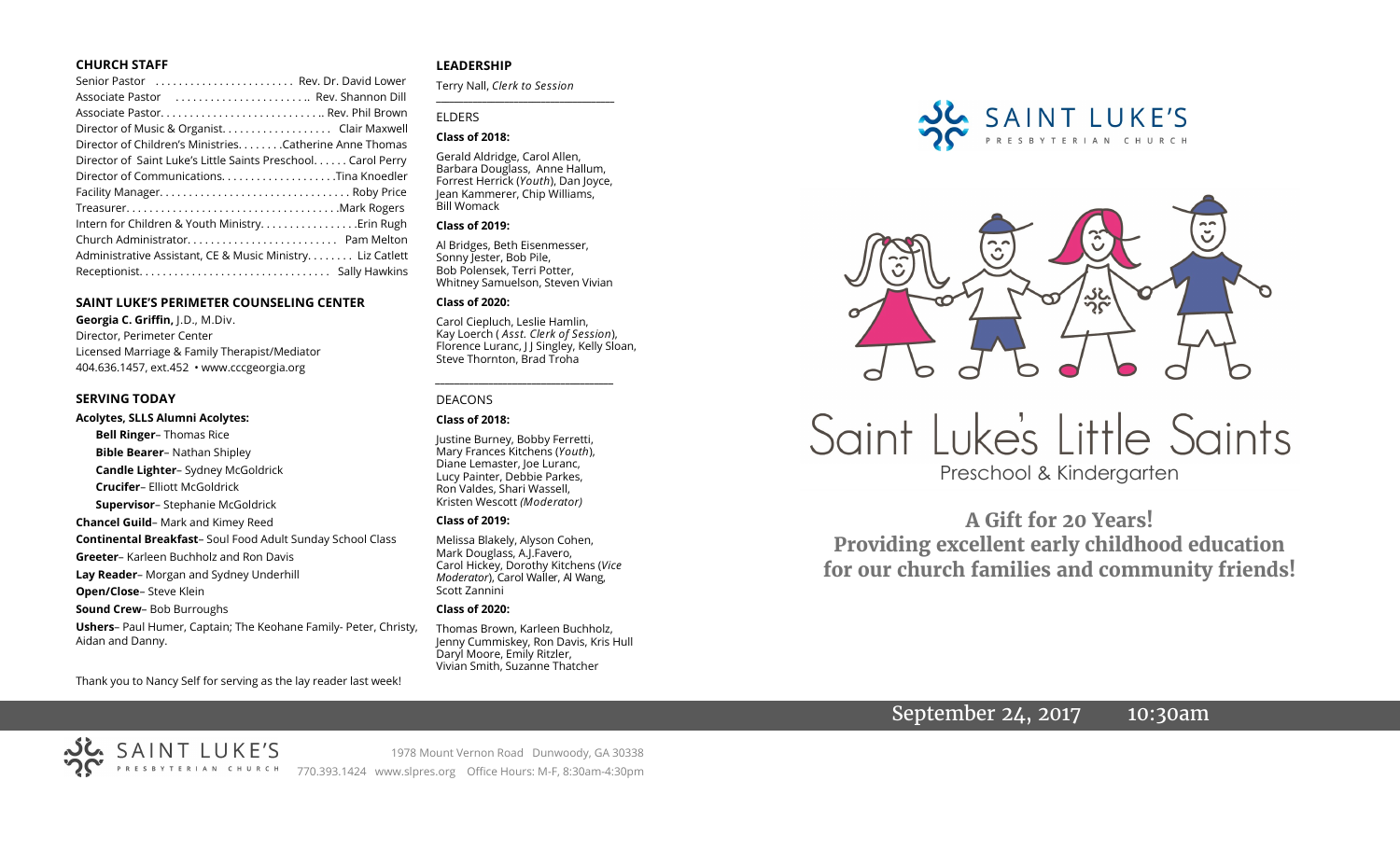

1978 Mount Vernon Road • Dunwoody, Georgia 30338 770.393.1424 • www.slpres.org

#### **September 24, 2017**  Ordinary Time

#### **Liturgical Color:** Green

*Green is used for the time periods called Ordinary Time. Ordinary Time is not marked by a specific festival or season.* 

*Today's flowers are given to the glory of God by the Saint Luke's Little Saints Staff in honor of the 20th Anniversary of the Saint Luke's Little Saints Preschool and Kindergarten; and with love for the many Little Saints who have touched our lives.* 

#### **SUNDAY SCHEDULE**

8:30am Chapel Communion Service 9:30am Sunday School 10:30am Sanctuary Worship Service *Nursery available at all services and Sunday School.* 

#### MISSION

Responding to God's call and empowered by the Holy Spirit, we invite all to join us in knowing, serving, and sharing Jesus Christ here and around the world.

VISION

To be a beacon of faith, hope, and love– every member an active disciple in Christ's ministry.

### **WELCOME, GUESTS!**

We are delighted you are worshipping with us.

**DURING** the Welcome, please print the requested information on the Friendship Pad and pass the Friendship Pad down the pew.

**AFTER** the worship service, please join us outside the Sanctuary where our Pastors or a church officer will be available to answer questions and provide you with a loaf of freshly -baked bread.

**FOR MORE** information about our programs, ministries or membership, please contact one of our Pastors at 770.393.1424, or visit our website: slpres.org.

### **THAT ALL MAY WORSHIP**

 $\mathcal{D}_{\mathbf{r}}$ **ASSISTIVE** A hearing loop is accessible by switching hearing aids to T-coil. Also, large print hymnals and back cushions are available. Please contact an usher for further assistance. thisted

**CHILDREN** are a precious part of our church family, and we welcome them in worship. Worship notebooks and lacing crosses are available on the back ledges of the sanctuary for preschool and elementary ages. Each week, children are invited to walk up for an age-appropriate message during "Tell Us Our Story." After that time, they may remain in worship, or go to child care (PreK and younger).

**TAVERN TALKS** — David Lower would like to invite the men of Saint Luke's to join him on the third Monday at 8pm to the Dunwoody Tavern for "Tavern Talks." This fall we will plan to gather guys together each month for fun, food, beverages, Monday Night Football, and conversation about life and spirituality. Consider bringing a friend with you to be filled with good things! The Dunwoody Tavern, 5488 Chamblee Dunwoody Road. The next gathering will be October 16.

#### **WHAT ARE YOU DOING ON SEPTEMBER 30?**

Will you be sitting around watching: Georgia vs. Tennessee ? Florida vs. Vanderbilt ? Alabama vs. Ole Miss ? Clemson vs. Virginia Tech ? Maybe we can cheer for something else altogether. Appalachian residents will do just that if you help them prepare to combat the arrival of inclement weather and isolation. Mountain TOP gives adults the opportunity to participate in a special rivalry the weekend of September 28-October 1. If you are looking for a different mission trip or considering your first, AIM (Adults In Ministry) is a perfect way to satisfy that desire. For more information or inspiration contact Ted Guerrant 770-990-4473.

#### **MARRIAGE ENRICHMENT GROUP (MEG)** —

The Marriage Enrichment Group will meet on Sunday, October 1, 5-6:30pm in the Finch Room #203. We meet once a month on Sunday evenings. There is childcare provided. Our goal is to enrich our marriages by intentionally spending time together as a couple, away from the many distractions of our busy lives. If you want more information or just want to come see what the group is all about, please call either Kimey or Mark Reed. (Kimey 404.441.8614 or Mark 404.441.7410)

#### **FAMILY PROMISE DOUBLE HEADER** — Since

it's been a while since we have been able to welcome homeless children and their parents at Saint Luke's, we are excited to offer the signup for two back-to-back weeks October 15- 29. Yes, that's a mere four weeks from today. We would be especially grateful if you'd scroll in the signup to Friday, October 20 through Monday, October 23 and grab a slot or two while Betsy and I ( David King) are out of town and Beth Underhill is flying solo. Here is the link: [https://tinyurl.com/SLPCFP2017](https://tinyurl.com/SLPCFP2017-10)-10 . We'll let you know closer to October 15 how many guests will be with us. Thanks so much for all you do for these families.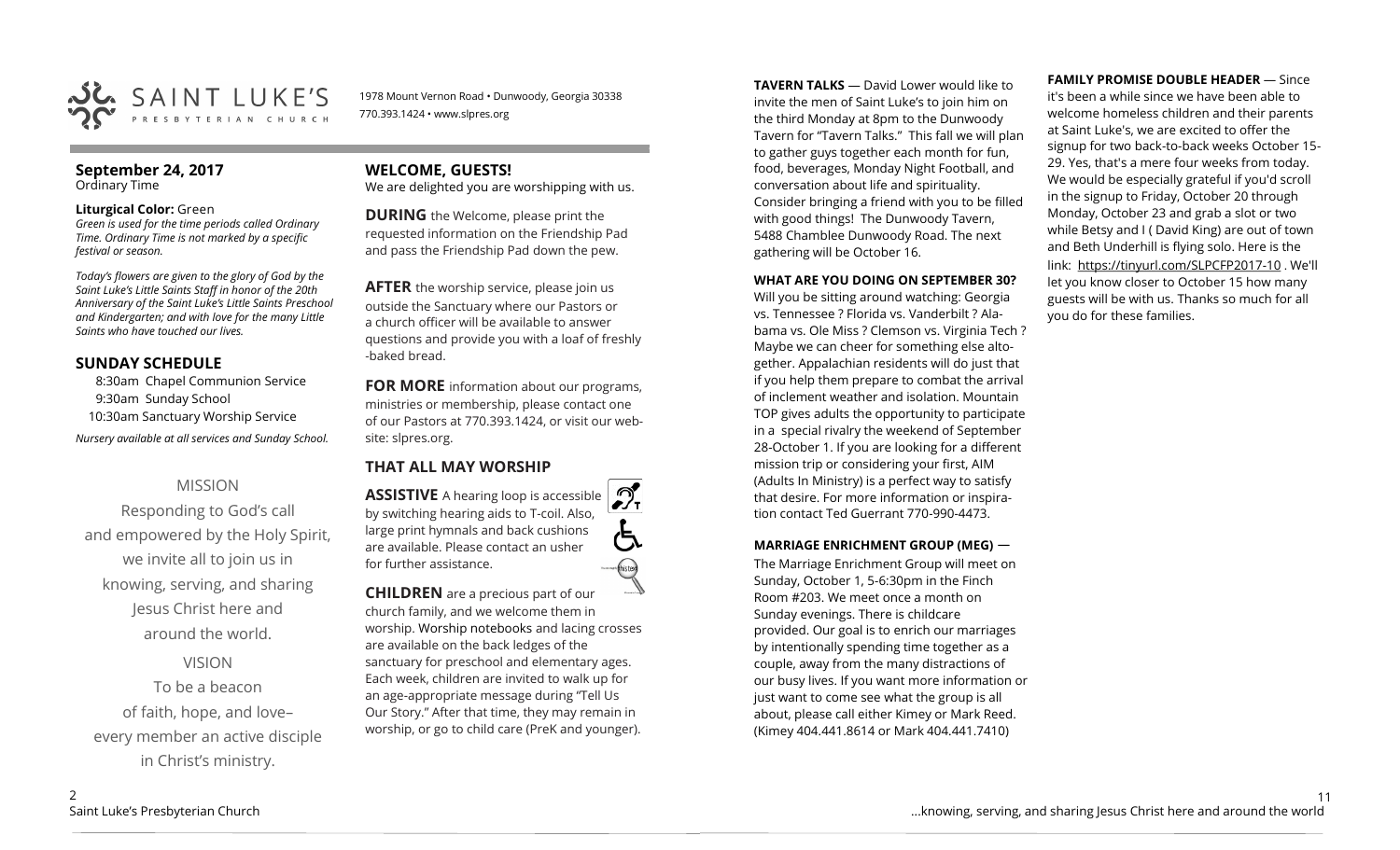# MUSIC MINISTRY

**Clair Maxwell clairmaxwell@slpres.org / 770.393.1424 ext. 227** 

#### **CHOIR REHEARSALS ON WEDNESDAYS**

5:00-5:45pm Cherub Choir, Ages 4-5, *Yvonne Miller, Director*  5:00-5:45pm Westminster Choir, Grades 1-5, *Clair Maxwell, Director*  6:30-7:20pm Festival Ringers, Youth & Adults, *Clair Maxwell, Director*  7:30-9:00pm Chancel Choir, Youth & Adults, *Clair Maxwell, Director* 

#### **UPCOMING EVENTS**

October 22: Bluegrass Mass concert with Atlanta Choral Guild and bluegrass band, 4pm, Special discounted rate for church members of \$10pp. December 10 : Toys for Tots concert with brass – 4pm December 17 : Lessons and Carols service - 10:30am

\_\_\_\_\_\_\_\_\_\_\_\_\_\_\_\_\_\_\_\_\_\_\_\_\_\_\_\_\_\_\_\_\_\_\_\_\_\_\_\_\_\_\_\_\_\_\_\_\_\_\_\_\_\_\_\_\_\_\_\_\_\_\_\_\_\_\_\_\_\_\_\_\_\_\_\_\_\_\_\_\_\_\_\_\_\_\_\_\_\_\_\_\_\_\_\_\_\_\_\_

# YOUTH MINISTRY

**Phil Brown philbrown@slpres.org / 770.393.1424 ext. 238**   $\_$  ,  $\_$  ,  $\_$  ,  $\_$  ,  $\_$  ,  $\_$  ,  $\_$  ,  $\_$  ,  $\_$  ,  $\_$  ,  $\_$  ,  $\_$  ,  $\_$  ,  $\_$  ,  $\_$  ,  $\_$  ,  $\_$  ,  $\_$  ,  $\_$  ,  $\_$ 

#### **WHAT'S NEW**

Erin Rugh, our awesome intern, has her Saint Luke's email address: erinrugh@slpres.org.

#### **HERE'S WHAT'S COMING UP IN YOUTH MINISTRY**

| September 24: | Youth Sunday school at 9:30am. Youth rooms.<br>Corn Maze after church. \$10 plus lunch.<br>Family Dinner at Vintage Pizza, 5-7pm.                                                                                   |
|---------------|---------------------------------------------------------------------------------------------------------------------------------------------------------------------------------------------------------------------|
| October 1:    | Youth Sunday school at 9:30am. Youth rooms.<br>Middle School Youth at Saint Luke's, 5pm-6:30pm.<br>High School Youth at Troha Home, 7pm-8:30pm.                                                                     |
| October 8:    | Youth Sunday school at 9:30am. Youth rooms.<br>Six Flags after church. Please sign up on line, slpres.org.                                                                                                          |
| October 15:   | Breakfast out during Sunday school.<br>Prayer Walk on Beltline. We will walk along the beltline learning about our<br>city and saying prayers along the way. There will probably be some ice<br>cream involved too. |

### **In Preparation for Worship**

Jesus answered, "Do you believe because I told you that I saw you under the fig tree? You will see greater things than these." And he said to him, "Very truly, I tell you, you will see heaven opened and the angels of God ascending and descending upon the Son of Man." *-John 1: 50-51*

**Gathering Prayer** Fugue in F major *Georg Philipp Telemann* 

**Prelude**

**Chiming of the Hour**

#### **Welcome and Announcements**

*If you are new to Saint Luke's today, welcome, we are so glad you are here! We have a gift of fresh bread we would love to give to you as a token of our gratitude. Please introduce yourself after worship to receive your welcome gift.*

*After every worship service at Saint Luke's, there is a Stephen Minister in the Prayer Room (across the hall from the Chapel) available to hear your concerns or joys and help you offer a prayer to God. You are invited to receive this ministry of listening and prayer.*

*Please take the time now to fill out the Friendship Pads situated at the end of each pew. Write down your names and pass the pad down the pew, so that you may greet your pew neighbors by name and that we may know you are here.*

### **Call to Worship\***

Leader: We are assured that God is with us,

**People: and God will keep us wherever we go.**

Leader: God will not leave us until God has done what he has promised.

**People: Surely the Lord is in this place!**

**Hymn 403\*** Open Now Thy Gates of Beauty *UNSER HERRSCHER* 

### **Call to Confession\***

Leader: The Lord be with you. **People: And also with you.** Leader: Let us pray.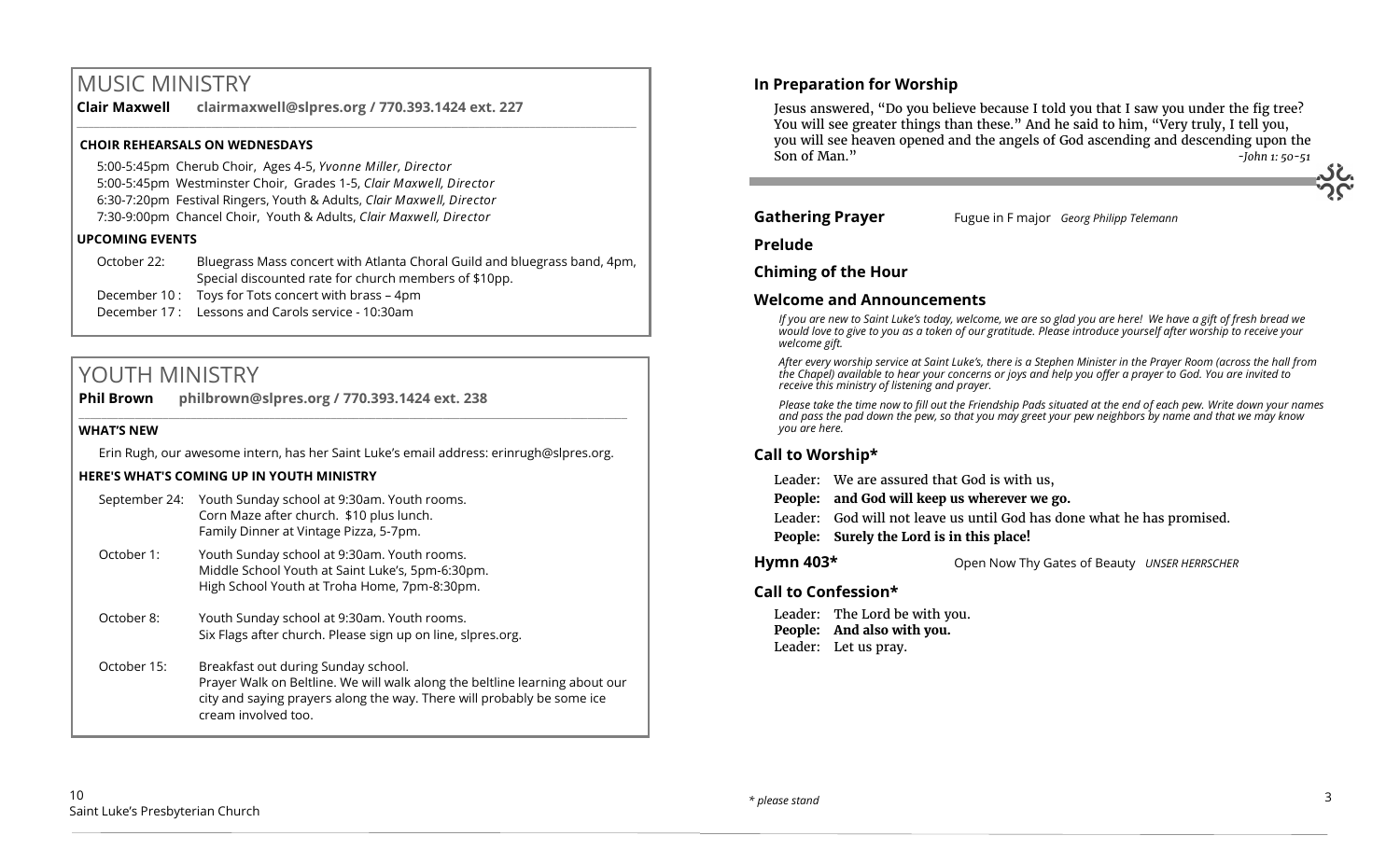#### **Prayer of Confession\***

**Loving and present God, where can we go from your spirit? Or where can we flee from your presence? You pursue us with faithfulness and grace even as we may run or wander away. Thank you for your faithful presence among us, even when we are not fully aware of it. Continue to reveal yourself to us. Open our eyes to see you here among us. Through Jesus Christ we pray**...(*Silence is kept for personal confession)* 

Leader: Lord, in Your mercy, **People: Hear our prayer. Amen.**

#### **Assurance of Forgiveness\***

**Song of Praise\*** Glory Be to the Father *GLORIA PATRI*

**Glory be to the Father, and to the Son, and to the Holy Ghost; as it was in the beginning, is now, and ever shall be, world without end. Amen, amen.**

### **Passing of the Peace of Christ\***

Leader: May the peace of Christ be with you. **People: And also with you.**

#### **Song of Invitation**

*1st time: SOLO, 2nd time: ALL, 3rd time: ALL, quietly*





**Scripture Lesson** Genesis 27:1-4, 15-23; 28:10-17 Morgan & Sydney Underhill *pages 22-24 of the Old Testament* 

Leader: The Word of the Lord. **People: Thanks be to God.**

# S P L A S H ! CHILDREN'S MINISTRIES

**Catherine Anne Thomas cathomas@slpres.org / 770.393.1424 ext. 228 \_\_\_\_\_\_\_\_\_\_\_\_\_\_\_\_\_\_\_\_\_\_\_\_\_\_\_\_\_\_\_\_\_\_\_\_\_\_\_\_\_\_\_\_\_\_\_\_\_\_\_\_\_\_\_\_\_\_\_\_\_\_\_\_\_\_\_\_\_\_\_\_\_\_\_\_\_\_\_\_\_\_\_\_\_\_\_\_\_\_\_\_\_\_\_\_\_\_\_\_\_\_\_\_\_\_\_** 

#### **CHILDREN'S MINISTRIES STILL NEEDS YOU!**

With Sunday School underway and a September 20 start to Feast Wednesdays, it's never too late to support the children of Saint Luke's with your presence! The following volunteer needs remain:

- Godly Play Preschool Sunday School 9:30 to 10:15am, work in rotation with others.
- Elementary "Dig In" Sunday School 9:30 to 10:15am, work in rotation with others.
- Elementary Wednesday night "Character Rooted in Christ" class 6:30 to 7:15 for 6 weeks beginning September 20; can work in rotation with others.
- Faithful Friends after Tell Us Our Story on Sunday mornings (except for the first Sunday of each month); sign up for as few or as many lessons as you wish.

Please consider any of these fun and rewarding opportunities! Email Catherine Anne Thomas to sign up or if you have any questions, cathomas@slpres.org.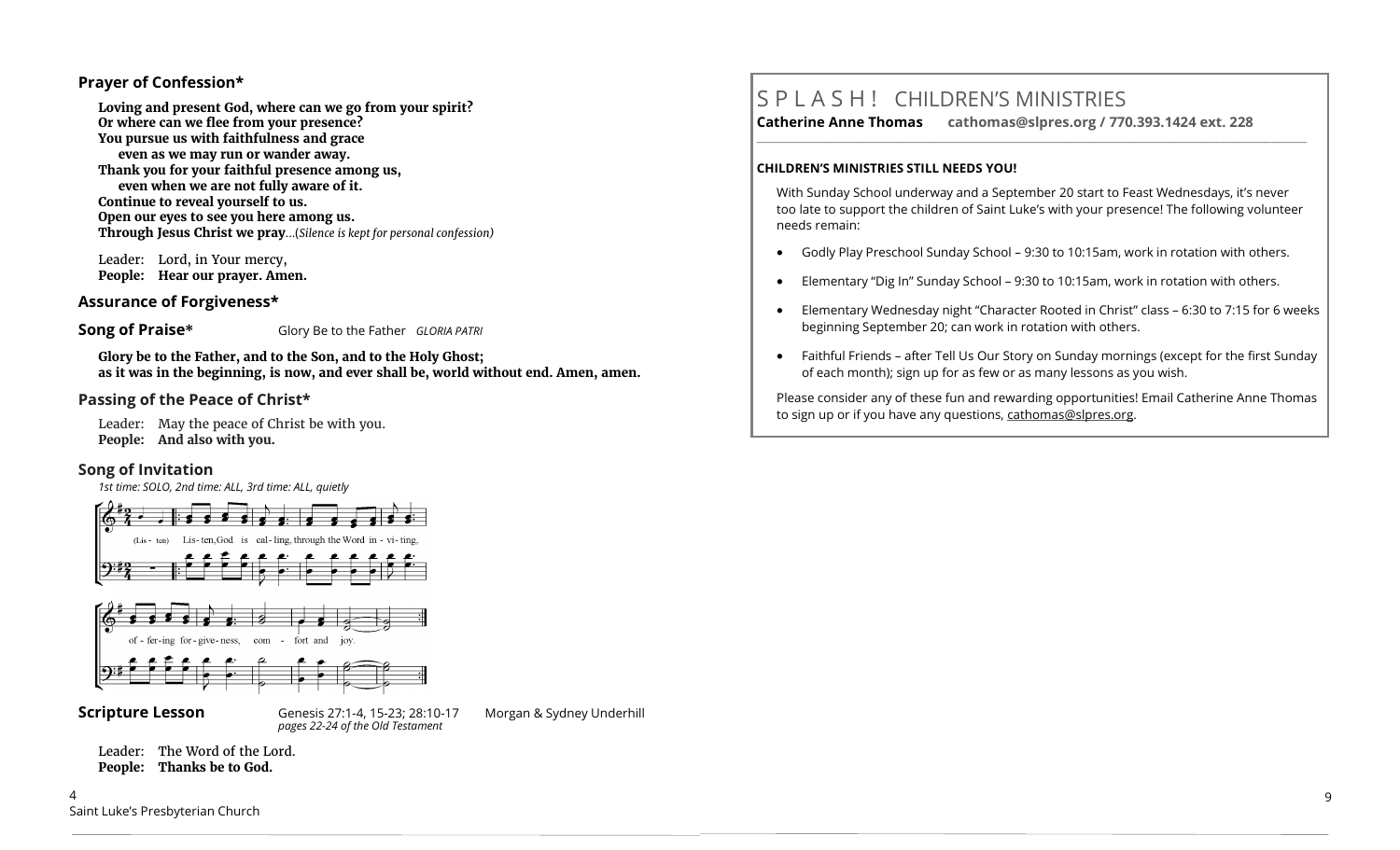# ADULT MINISTRY

**Shannon Dill shannondill@slpres.org / 770.393.1424 ext. 229** 

#### **ADULT SUNDAY SCHOOL**

Individual classes have begun. Please see the website for a full description of each class. (http://slpres.org/program-ministries/adult-ministry/sunday-school)

 $\_$  ,  $\_$  ,  $\_$  ,  $\_$  ,  $\_$  ,  $\_$  ,  $\_$  ,  $\_$  ,  $\_$  ,  $\_$  ,  $\_$  ,  $\_$  ,  $\_$  ,  $\_$  ,  $\_$  ,  $\_$  ,  $\_$  ,  $\_$  ,  $\_$ 

Faith Foundations: Room 232 House to House: Room 203 Seasons of the Spirit: Room 231/233 Soul Food: Room 234/236

#### **NEW MEMBER INQUIRER'S CLASS**

If you are interested in learning more about Saint Luke's, the Presbyterian faith tradition, and what it means to be a member of this wonderful church, please join David Lower for New Member Inquirers Class on Sundays through October 1, 9:30 – 10:15am in the Session Room (room 109). New members will be welcomed during the 10:30am worship service on Sunday, October 1. Childcare provided during classes. Contact David Lower with questions: [davidlower@slpres.org](mailto:davidlower@slpres.org) / 770.393.1424, ext. 223.

#### **FRIDAY MORNING MEN'S BIBLE STUDY**

Fellowship and Bible study every Friday from 6:40-8am in the Parlor with Dan Joyce.

#### **BIBLE STUDY: "WAYFARERS"**

Come join David, Shannon or Phil as this week's preacher leads a study of the scripture for the upcoming Sunday's worship. Meet on Wednesdays at 10am in the church library.

#### **MOM'S SMALL GROUP, "LOVE DOES"**

A new small group for moms of all stages to explore all that God wants to do with us. This class meets on the 2nd Thursday of the month at Shannon's home from 7:30-8:30pm.

#### **MOM'S MID-DAY GROUP, "ANIMATE FAITH"**

Please join Shannon Dill and other moms to encourage, grow, and laugh with one another! This semester we'll meet on Friday mornings at 11am, through November 3 in the Session room (room 109). Contact Carol Perry, carolperry @slpres.org, to make a child care reservation (free of charge).

#### **FAITH AND PARENTING GROUP**

David and Amanda Lower would like to invite Saint Luke's parents for a small group that will meet on the first Sunday of the month beginning October 1, 5:30-6:45pm. Casual dinner and childcare offered. Also, looking to add an additional date/time. More details to follow. Please email David Lower to sign up or ask any questions. davidlower@slpres.org.

#### **Tell Us Our Story Community Community Community Community Community Community Community Community Community Community Community Community Community Community Community Community Community Community Community Community Com**

*Today, all Little Saints Alumni are invited to join the younger children.*

*Happy 20th Anniversary, SLLS! We recognize the following current church members who initiated the weekday school program for Saint Luke's in 1997, known then as Parents' Morning Out and today as Saint Luke's Little Saints Preschool & Kindergarten: Karleen Buchholz; Don Dill; Laura Jester; Bob Johnson; Ellen Massey; Tom McIntosh.*

*One of our teachers, Mrs. Linda King, has been on the SLLS Staff from the beginning. What a gift "Miss Linda" has been to the Little Saints for 20 years!*

*Parents may take their children (through PreK) to our nursery, Room 120 in Sheppard Hall. Parents of children in K, 1st or 2nd grade may take them to Faithful Friends in The Harbor, Room 213 in Sheppard Hall.*

**Anthem Behold, a Star from Jacob Shining Chancel Choir** *Chancel Choir Felix Mendelssohn*

Behold a star from Jacob shining, And a scepter from Israel rising, To reign in glory over the nations. Like some bright morning star is he, The promise of the coming day, Beyond the night of sorrow. Break forth, 0 Light! We, our joyful hearts uplifting with thanksgiving, Hail the brightness of Thy rising. *Numbers 24:17*

| Sermon     | "God Shows Up, Gathering"                 | Shannon Dill |
|------------|-------------------------------------------|--------------|
| Hymn #775* | I Want Jesus to Walk with Me WALK WITH ME |              |

**Affirmation of Faith\*** From A Brief Statement of Faith (PCUSA)

*In 1983 the two largest Presbyterian denominations in the United States reunited. The "Plan for Reunion" called for the preparation of a brief statement of the major themes of the Reformed faith. "A Brief Statement of Faith," lifts up concerns that call most urgently for the church's attention in our time. The church is not a refuge from the world; an elect people is chosen for the blessing of the nations.*

**In life and in death we belong to God.**

- **Through the grace of our Lord Jesus Christ,**
- **the love of God, and the communion of the Holy Spirit, we trust in the one triune God, the Holy One of Israel, whom alone we worship and serve.**

**We trust in Jesus Christ, fully human, fully God.**

**Jesus proclaimed the reign of God:** 

**preaching good news to the poor and release to the captives, teaching by word and deed and blessing the children, healing the sick and binding up the brokenhearted, eating with outcasts, forgiving sinners, and calling all to repent and believe the gospel.**